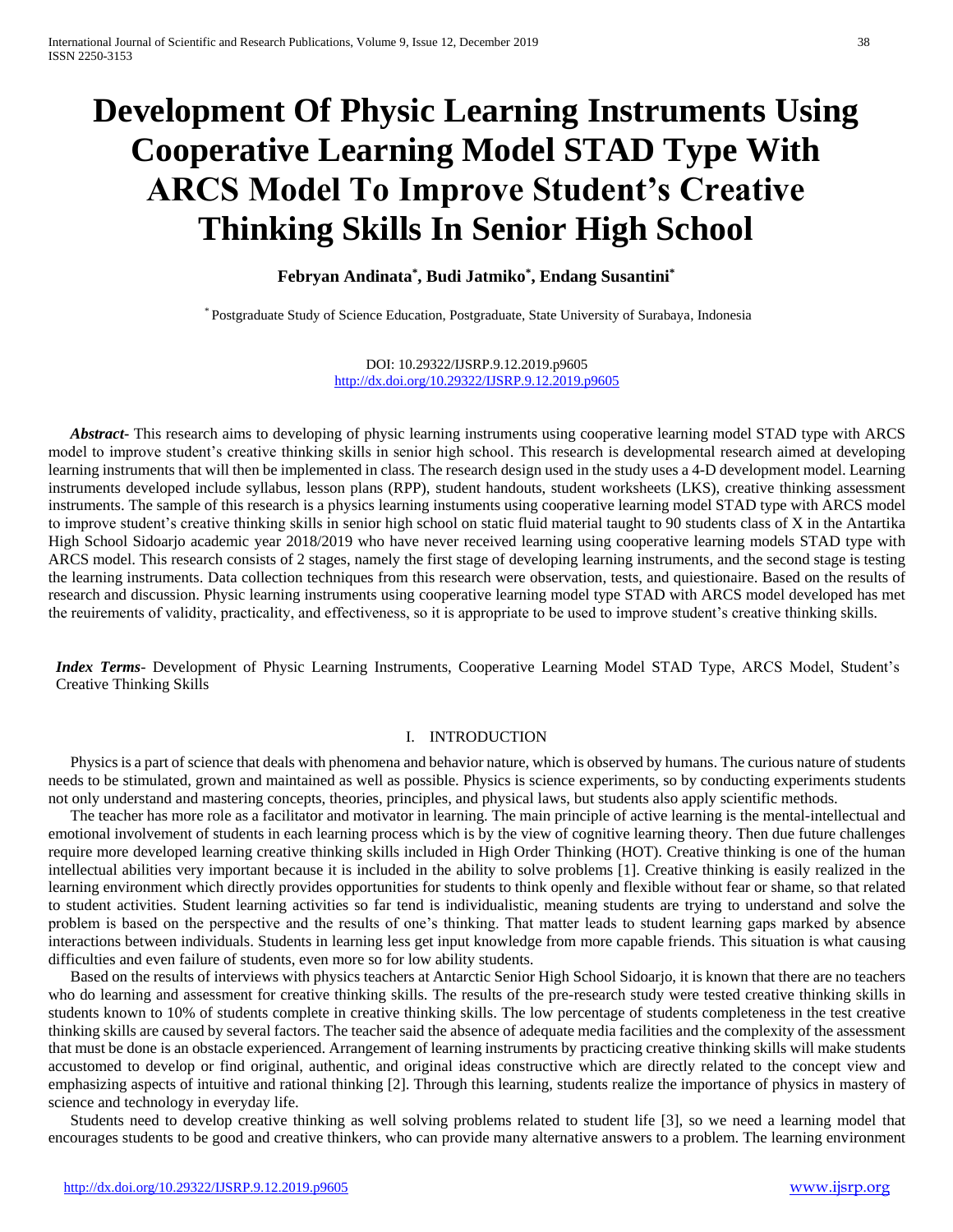that is formed must be facilitate discussion, encourage students to express their opinions and creative ideas. Such learning situations can be realized through cooperative learning.

Piaget and Vygotsky emphasize the social nature of learning, both of which suggest using study groups with the ability of diverse group members to work on power change in the understanding of learning [4]. Expected learning atmosphere as above will we get in the cooperative learning model. Cooperative learning model there are various models of approach but in this case can develop creative thinking, namely the Student Teams Achievement Division (STAD) is cooperative learning in which heterogeneous teams interact with each other help one another, learn by using various methods cooperative learning and quiz procedure. Theories that support the cooperative learning model STAD type includes constructivist theory, Piaget's cognitive theory development, and Vygotsky's social theory. According to Piaget, optimal education requires experience challenging for students so that the process of assimilation and accommodation can be produce intellectual growth. The cooperative learning model STAD type can influence the creative thinking skills of class students XI High Schools in Wajo Regency, South Sulawesi, with the category "medium", [5] about the profile of creative thinking abilities and cognitive learning achievement in middle school students with cooperative learning STAD type concluded that the results student's learning and creative thinking skills have increased considerably. The effect of cooperative models STAD type with the SETS approach concluded that there was a significant effect on critical thinking skills and learning achievement [6] and the effect of the STAD cooperative learning model and Think Pair Share (TPS) concluded that the STAD type cooperative learning model can improve creative thinking skills better than models Think Pair Share (TPS) learning [7].

Meanwhile, to optimize and become support in teaching cooperative models STAD type then the ARCS model to increase student motivation which is aligned with the steps cooperative learning STAD type. ARCS model can improve student's creative and critical thinking skills with the category "medium" [8]. ARCS motivation strategies on inquiry models can improve student's higher-order thinking skills with the category "medium" [9] and regarding the application of motivational strategies ARCS concludes that managing ARCS motivational strategies improves learning achievement and student learning activities [10]. The development of teaching materials on integrity is done by integrating overall competence. Static fluid material was used in this study because the material has a concept of physics that is quite broad and can explain the phenomena that occur around such as a hydraulic system, submarine work systems and so on. It is expected that students can make discoveries or new ways that are the result of creative thinking skills.

Based on the above description the researcher intends to develop cooperative learning model STAD type with ARCS model to improve student's creative thinking skills on Static Fluid Material in Class X High School and apply it to physics as a solution the implementation of learning in the Antarctic High School Sidoarjo

#### II. EXPERIMENTAL METHOD

#### *2.1 General Background of Research*

This research is developmental research aimed at developing learning instruments that will then be implemented in class. The research design used in the study uses a 4-D development model. Learning instruments developed include syllabus, lesson plans (RPP), student handouts, student worksheets (LKS), creative thinking assessment instruments. This research was conducted at the Antartika High School Sidoarjo in the Even Semester, academic year 2018/2019. The school was chosen as a place of research because the school was open to efforts to improve the quality of learning, and the availability of adequate supporting facilities and infrastructure.

#### *2.2 Sample of Research*

The sample of this research is a physics learning instuments using cooperative learning model STAD type with ARCS model to improve student's creative thinking skills in senior high school on static fluid material taught to 90 students class of X in the Antartika High School Sidoarjo academic year 2018/2019 who have never received learning using cooperative learning models STAD type with ARCS model.

#### *2.3 Instrument and Procedures*

This research consists of 2 stages, namely the first stage of developing learning instruments, and the second stage is testing the learning instruments class of X in the Antartika High School Sidoarjo academic year 2018/2019.

#### *2.4 Data Analysis*

a. To find out the validity of the learning instruments, the data analysis of the learning instruments validation was done in a qualitative descriptive manner which included: lesson plans, student worksheets, student books, and creative thinking instruments. The data obtained were analyzed using the average score of each aspect. The scoring results are described as follows.

 $1.00 \leq$  SVP  $\leq$  1.50: Not suitable and cannot be used yet.

- $1.51 \leq$  SVP  $\leq$  2.50: Not appropriate and can be used with many revisions.
- $2.51 \leq$  SVP  $\leq$  3.50: Feasible and can be used with minor revisions.
- $3.51 \leq$  SVP  $\leq$  4.00: Very feasible and used without revision [11]

The instrument's reliability level is calculated by the formula:

$$
R = \left(1 - \frac{A - B}{A + B}\right) \times 100\%
$$

Information:

 $R =$  reliability

 $A =$  frequency aspect which gives a high frequency

 $B =$  frequency aspect which gives a low frequency

The reliable instrument if the reliability coefficient  $\geq 75\%$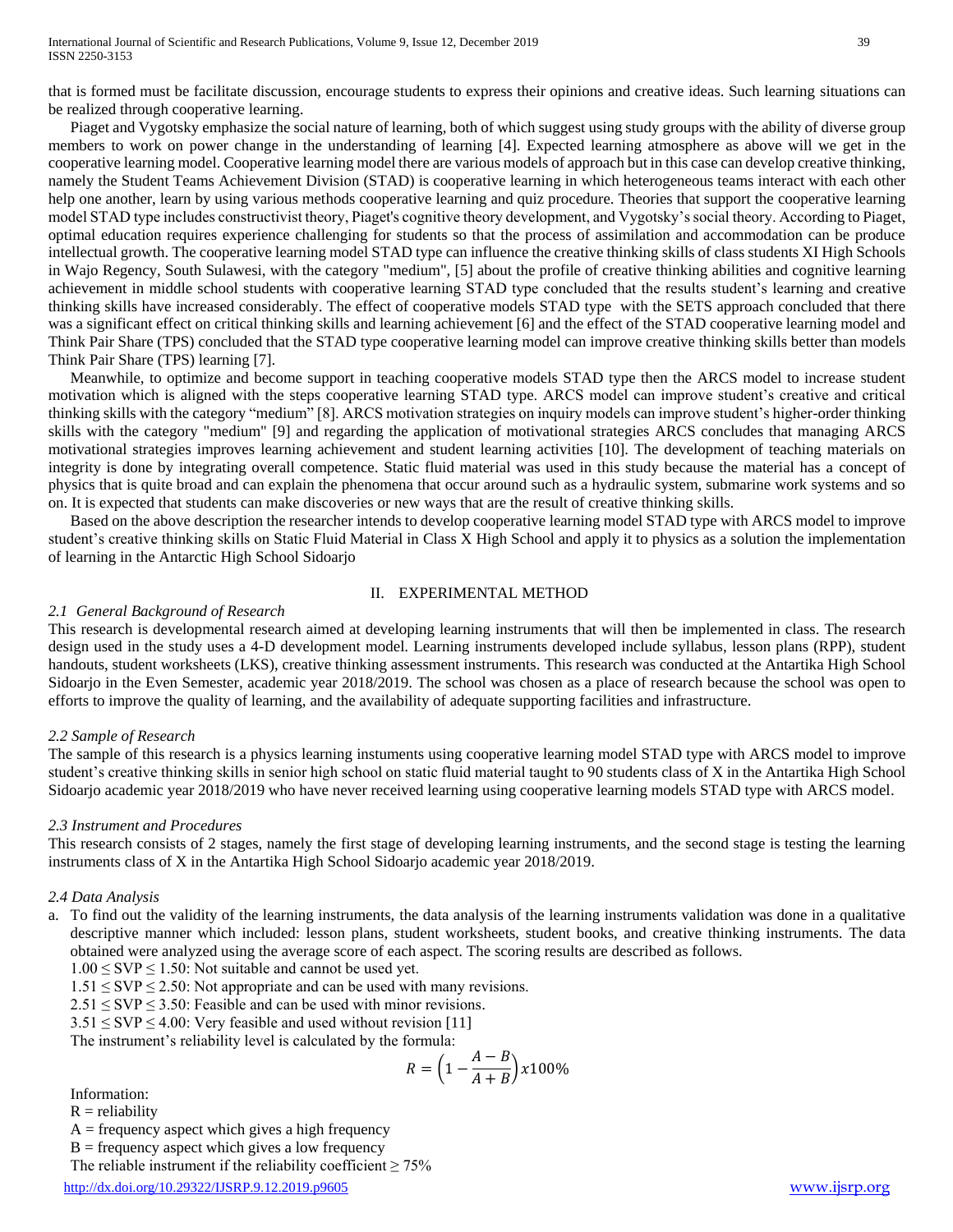- 1) Validity of RPP. Data analysis of the validity of the RPP components was carried out with a qualitative descriptive method by averaging the scores of each component. This validity is carried out by validators who are competent in their fields.
- 2) Validity of BAS. The validity of BAS was analyzed descriptively qualitatively which included the feasibility of the content, linguistics, and presentation carried out by the validator, then the scores given were averaged in the same way as the analysis of the validity of the RPP.
- 3) Validity of LKS. The validity of the worksheet was analyzed descriptively qualitatively covering the format, language, and content carried out by the validator, which was then given a score and a feasibility category.
- 4) The validity of the Creative Thinking Skills Test. The validity of the creative thinking skills test was analyzed descriptively qualitatively. The results of the analysis of creative thinking skills test data are elaborated with qualitative descriptive which includes the validation of the questions, the language, and writing of the questions, and the conclusions made by the validator which are then given a score and a feasibility category.
- 5) BAS Readability. Validity data obtained were analyzed by descriptive qualitative. The results of the analysis of the readability of students' textbooks are elaborated with descriptive qualitative. The calculation of readability uses the following formula.

$$
K_b = \frac{k}{\Sigma k} x 100\%
$$

Information:

 $K_B$  = readability level

 $k =$  frequency of words that can be read

 $\Sigma$ k = the total number of words that must be read

The calculation result is more than 75%, then the text category is easy or has high readability, if the result is between 20% - 75%, then the text category is medium or reads moderately, and if the result is less than 20% then the text category is difficult or has low readability.

b. To find out the practicality of a static fluid learning instrument developed through a cooperative model with the ARCS approach, the learning achievement data is analyzed descriptively with qualitative and inferential statistics as follows.

1) Learnability

Analysis of the feasibility of learning conducted by two observers who have been trained to understand the observation sheet correctly, then the feasibility data is processed in quantitative descriptive statistics. The assessment is done by putting a checkmark  $(\sqrt{2})$  in the performance column which consists of "yes" or "no" choices and in the assessment column which consists of 4 criteria, namely: very good, good, not good, and not good. Data analysis techniques can be calculated using the following equation.

$$
P = \frac{\Sigma K}{\Sigma N} x 100\%
$$

Information:

 $P =$  percentage of feasibility

 $\Sigma K$  = number of aspects implemented

 $\Sigma$ N = the sum of all aspects experienced [12]

Implementation Criteria:  $0\% \le P \le 24\%$ : not implemented,  $25\% \le P \le 49\%$ : less implemented,  $50\% \le P \le 74\%$ : well done, 75%  $\leq P \leq 100\%$ : very well implemented

- c. To find out the effectiveness of static fluid learning tools developed through a cooperative model with the ARCS model, analysis of the effectiveness of learning instruments is used as follows.
	- 1) Creative Thinking Skills Test

Student's creative thinking skills test data were analyzed using qualitative descriptive analysis to obtain the value of student's creative thinking skills. The results of the analysis of creative thinking skills test data are elaborated with descriptive qualitative. The value of students' creative thinking skills is obtained by the formula:

$$
create the thinking skill = \frac{total score obtained}{1 + total error} \times 100\%
$$

Creative thinking skill criteria: 
$$
81,6\% - 100\% =
$$
 very creative,  $61,2\% - 81,5\% =$  creative,  $40,8\% - 61,1\% =$  quite creative,  $20,4\% - 40,7\% =$  less creative,  $0,0\% - 20,3\% =$  not creative [13]

a) Homogeneity Test

Homogeneity is used to test the effect of both homogeneous data by comparing the two variations, while this study aims to examine the effect of data obtained by homogeneous or heterogeneous variance. To test homogeneity can be calculated using SPSS 22.0 for Windows, with the following criteria:

The value of sig. or the significance or probability value  $\leq 0.05$  then the data have non-homogeneous variants.

The value of sig. or significance or probability value > 0.05 then the data has a homogeneous variant.

b) Normality Test

The normality test in this study is used to test the effect of data that is used as research material with normal distribution or not. Calculation of normality tests can use the Kolmogorov Smirnov test with the help of SPSS 22.0 for Windows with the following criteria:

- The value of sig. or the significance or probability value <0.05 then the data are not normally distributed.
- The value of sig. or significance or probability value > 0.05, then the data are normally distributed.
- c) Hypothesis Test

After the prerequisite tests for homogeneity and normality, the hypothesis test is then performed. The hypothesis test used is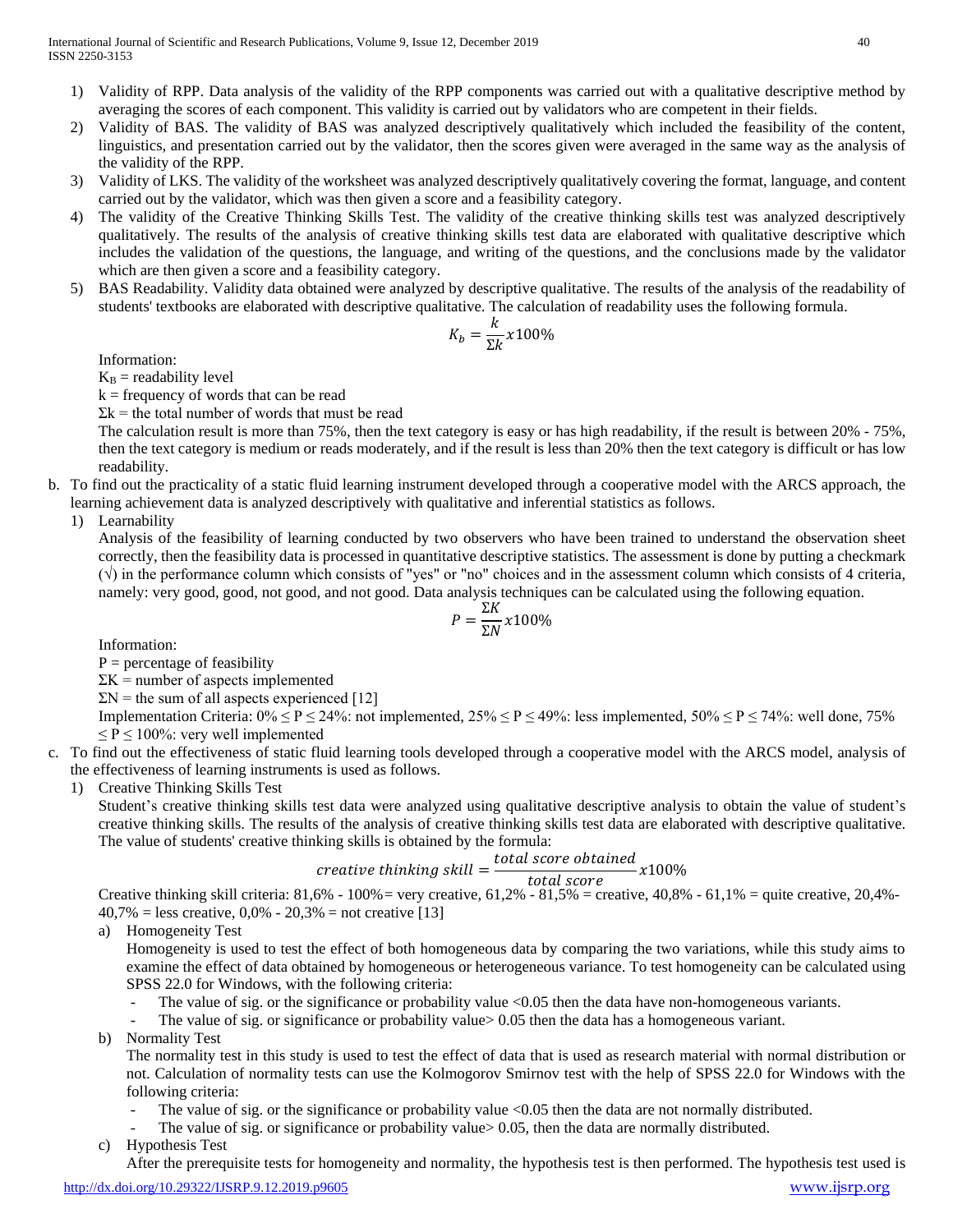the Two Way Anova parametric statistics, the analysis often referred to as the multiple ANOVA is a parametric statistical technique used to test differences between data groups of two or more independent variables. In this study, there are 2 independent variables, namely pretest, and posttest and class groups, and then one dependent variable is the results of the creative thinking skills test. ANOVA Two Path Test is used using SPSS 22.0 for Windows. After analysis comparing the significant values obtained, if  $\leq 0.05$ , it can be concluded that there is an influence. In addition to SPSS 22.0 for Windows, calculating ANOVA two paths can be done manually. The steps to determine the price of two-way ANOVA are as follows:

- Determine the hypothesis
	- 1. Ho: There is no effect of the cooperative learning model with the ARCS model on the creative thinking skills of high school students.
		- H1: there is an influence of the cooperative learning model with the ARCS approach on the creative thinking skills of high school students.
	- 2. Ho: there is no class effect on high school student's creative thinking skills. H1: there is a class effect on high school student's creative thinking skills.
	- 3. Ho: there is no effect of the cooperative learning model with the ARCS and classroom approaches on the creative thinking skills of high school students. H1: there is an influence of the cooperative learning model with the ARCS and classroom approaches on the creative thinking skills of high school students.
- Calculate the total number of squares (JKt), between A (JKa), between B (JKb), interaction A x B (JKab) and within the JKd group.
- Calculate the degree of total freedom (dbt), between A (dba), between B (dbb) interactions A x B (dbab).
- Calculate the average of the squares between A (Rka), between B (Rkb), interaction A x B (Rkab), and in groups (Rkd).
- Calculate the ratio of Fa, Fb and Fab
- Test the significance of all prices F

If Fcount  $\geq$  Ftable (significant) with the numerator db and the denominator db that has been obtained in the calculation and if the significance is  $\leq 5\%$  then H1 is accepted and reject H0.

#### d) N-gain

After ascertaining that the learning tools used have a positive impact on the results of students' creative thinking skills through t-test then the data is analyzed with N-Gain. The use of this technique is used to find out the magnitude of the increase in creative thinking skills of each student which is indicated by the value of G (normalized gain) and with the following formula:

$$
\langle g \rangle = \frac{S_{post} - S_{pre}}{S_{max} - S_{pre}}
$$

With

 $< g > =$  gain score

 $S<sub>post</sub>$  = post-test score

 $S_{pre}$  = pre-test score

 $S_{\text{max}}$  = maximum score

2) Student Response Questionnaire.

Student responses were analyzed descriptively with presentations using the formula for calculating student responses as follows.

$$
P = \frac{\Sigma K}{\Sigma N} x 100\%
$$

Information:

- $P =$  Percentage score of student responses
- $\Sigma K$  = Number of students who chose answers
- $\Sigma N$  = Number of all students

#### III. RESULT AND DISCUSSION

Validated learning instruments consist of lesson plans, handouts, worksheets, and learning achievement tests. The results of the RPP validation compiled have a very valid category and can be used with a little revision (average score 3.72). The reliability of the RPP is 96.22%, so the results of the RPP validation prepared can be used. The aspects assessed in the RPP include identity, goals, methods, facilities and learning resources, learning steps, evaluation, and readability. However, for the sake of perfection of the RPP, there is little advice from the validator. In Table 4.2, the first suggestion given is that there is no reference explanation from the K-13 based books, practicum activities are dominated by teachers, and writing numbering of Indicators is adjusted to Basic Competence (KD). The learning process applied is cooperative learning models with the ARCS approach. The material presented is Static Fluid. The Learning Implementation Plan (RPP) compiled by researchers is used as a guide for carrying out the learning process in the classroom.

The worksheet validation results explain that have a very valid category and can be used with little revision (average score of 3.77) with the reliability of 98.12%. The aspects assessed from the worksheet include the worksheet format, content suitability, and language. From all aspects assessed, the average score was very valid. However, for the sake of perfection worksheets, from the validator, there is a little suggestion that is the addition of Working Drawings on Worksheet 02. After the worksheet is corrected by the validator's suggestion, then the learning instrument LKS can be used in the learning process. Student Activity Sheet (LKS) is a guide for students to make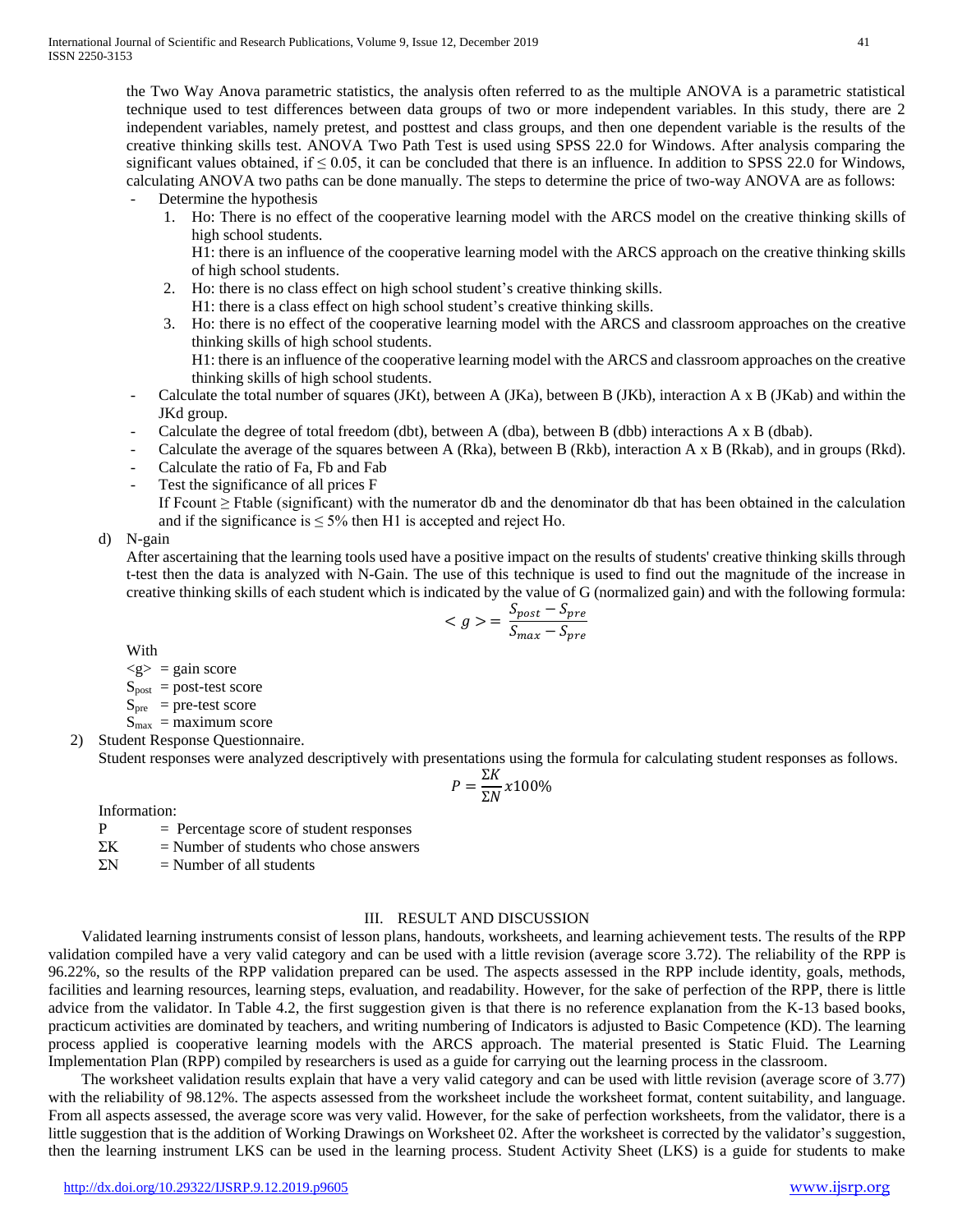observations, practicums, clarify understanding, discover and apply existing concepts done in groups or independently. The use of worksheets is also expected to facilitate students in the learning process, especially to train students' creative thinking abilities.

The results of the validation of the Handouts for students show that have a valid category and can be used with little revision (average score of 3.65) with the reliability of 92.73%. The aspects assessed from the Handout for students include the organization of sub-concepts, the contents, characteristics, and the elaboration of concepts. From all aspects that were judged to obtain a valid average score results. However, for the sake of the perfection of the student book, from the validator there is little suggestion that the information in the picture is improved and as well as the reference writing the equation formula. After the Handout for students is corrected by the validator's suggestion, the student's learning kit can be used in the learning process.

The results of the validation of the learning outcomes test in Table 4.5 show that the results of the validation of the test results of the learning achievement compiled have very valid category but have moderate reliability. This problem can be used with revisions so that it is feasible to use in the learning process. Learning outcomes test consists of pre-test questions, and post-test questions that are made concerning the basic competencies to be achieved then elaborated into indicators of achievement of learning achievement and are arranged based on a grid of questions complete with key answers. Suggestions given by the validator include: learning objectives in pre-test and post-test, revision of answers to questions in pre-test and post-test number 6, and learning objectives are too many, it is better to be chosen so that they are not too many. After the learning achievement test is improved according to the validator's suggestion, the learning achievement test can be used in the learning process.

Based on that, in general, the implementation of the RPP has an average score of 3.8 which has a very good category. The reliability of RPP implementation is 88%, which means that RPP implementation is categorized as very good because the reliability value is  $\geq$  75% so that it can be used in the learning process. This shows that in the implementation of physics learning using cooperative learning models with the ARCS approach can be categorized very well. Cooperative learning model STAD type consists of the following learning activity cycles 1) Class presentations, 2) Group activities, 3) Tests / Discussions, 4) Calculations of individual development scores, and 5) group awards. Then the cycle is arranged by the researcher to adjust to the ARCS model, including the Preliminary Phase ie the teacher conveys the learning objectives and related learning material, the Core Activity Phase ie the teacher gives a pretest which is then used as a guideline to divide the group heterogeneously and work on the worksheet and then the Concluding Stage The teacher conducts group discussions, provides posttests and rewards for groups that have a high increase in group scores. In class X IPA 1, the preliminary stage in learning based on the ARCS model has an average score of 3.7, whereas in class X IPA 2 and X IPA 3, respectively indicate an average score of 3.7 and 3.8 which have categories very good. The preliminary stage in learning has an average score of 3.8 with a very good category. This means that the teacher has implemented the learning well including the delivery of apperception and motivation, the delivery of goals, and advance organizers using physical phenomena around students so that the impact on student enthusiasm when participating in learning. Advance organizer with physical phenomena around students conducted by the teacher is proven to stimulate student knowledge related to the material to be taught. The core activities of class X IPA 2 get an average score of 3.6, whereas in class X IPA 3 and X IPS 2, respectively get an average score of 3.8 and 3.7 with a very good category to get an average score averaged 3.7 in the excellent category. At the first meeting, students are still confused with practicum activities because they have never participated in learning with practicum so the teacher must guide slowly the stages of practicum to students. In general, the core activities went well. The closing stage gets a very good average score while time management gets a good average score. Time management at the first meeting is a bit disrupted because the teacher has to adjust the time of one lesson that is not by the learning design. Students and teachers seem enthusiastic about implementing learning. The teacher can liven up the classroom atmosphere, so the class becomes fun and general the implementation of RPP have very good category.

Student's creative thinking abilities are measured by doing a creativity test. The questions of creative thinking are in the pre-test and post-test questions. The problem of creative thinking is 5 questions. Each question contains all four indicators of creative thinking ability measured (fluency, flexibility, originality, and elaboration). Creative thinking is a habit of the mind that is trained by paying attention to intuition, animating the imagination, expressing new possibilities, opening amazing perspectives, and generating unexpected ideas (Johnson, 2010). Based on this opinion, the ability to think creatively needs to be trained so that students can use their creative abilities to solve a problem with many possible solutions. The results of the creative thinking test of students of X IPA 1 average pre-test of 28.23 with less creative category, X IPA 2 average of pre-test of 20.88 with less creative category, and X IPA 3 pre-test average of 20.88 with less creative categories. This is because, most students have not been able to come up with diverse ideas, so many students find it difficult. After participating in cooperative learning models with the ARCS model and trained in creative thinking skills, X IPA 1 average post-test of 82.56 with creative categories, X IPA 2 average post-test of 84.35 with creative categories and X IPA 3 average post-test average of 81.77 with the creative category. This is because students have started to get used to working creatively, fluently in issuing ideas, issuing lots of correct ideas, and being able to design practical designs well. The results of the achievement indicators of creative thinking ability can be seen in Table 4.8, the highest increase seen in fluency indicators with an increased score of 0.91 (high) in Class X IPA 2 and the lowest in Class X IPA 1 with an increased score of 0.88 (high ). This is because students start fluently in writing ideas in answering the given problems. In learning cooperative models with the ARCS model, students are trained to smoothly relate a concept to the phenomena around it, so that these abilities can be used when solving a problem. The flexibility indicator increased by 0.80 (high) in class X IPA 2 and the lowest in class X IPA 1 increased by 0.74 (high). This is because, during learning of the cooperative model with the ARCS approach, students are trained to develop many ideas with different points of view in answering a problem. Indicator of authenticity (originality) increased by 0.76 (high) in class X IPA 2 and the lowest in class X IPA 1 increased by 0.72 (high). Despite having a moderate increase, students are considered to still less able to come up with original ideas when questioning is done directly, but in writing in the post-test students can come up with unusual ideas. The elaboration indicator increased by 0.75 (high) in class X IPA 2 and the lowest in class X IPA 1 with X IPA 3 an increase of 0.70 (high). This can be seen from the students' answers that began in detail by giving specific details on each idea given. In cooperative learning models with the ARCS model, students are also trained to detail the functions and

<http://dx.doi.org/10.29322/IJSRP.9.12.2019.p9605> [www.ijsrp.org](http://ijsrp.org/)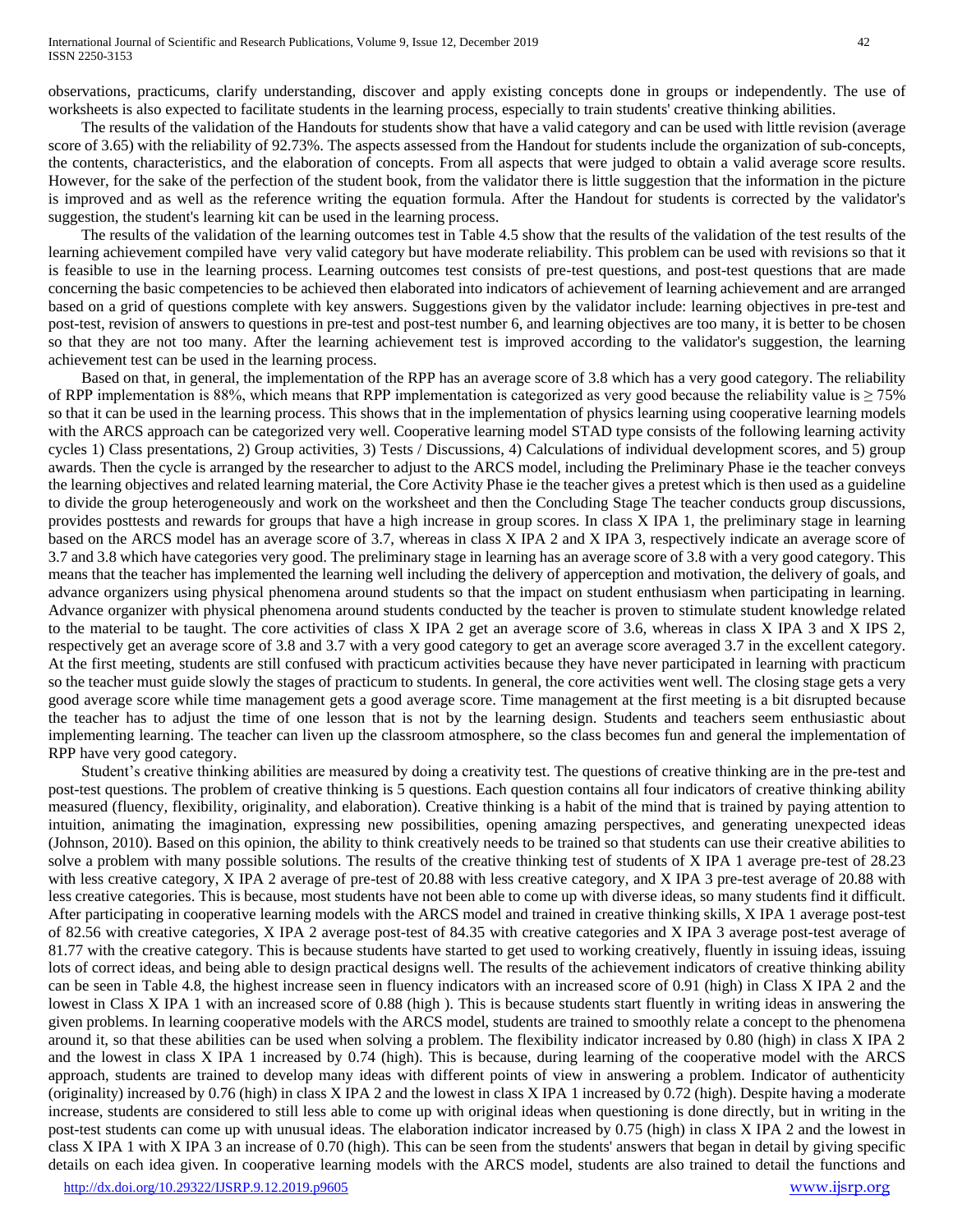usefulness of practical tools and materials. In general, all indicators of creative thinking ability have increased in the medium category.

Description of the average value between the test scores of creative thinking skills in the pre-test and post-test of Natural Sciences X-1, Natural Sciences X-2 and Natural Sciences X-3, tested by SPSS using the two way ANOVA test, first the data was tested on the level of normality of data above sig> 0.05, it can be said that the pretest and posttest values are normally distributed, also using the homogeneity test that the value data is above the sig value. > 0.05 then all the data tested are homogeneous, so it can be said that the pretest and posttest values have met the prerequisite tests, namely the normality test and the homogeneity test. After the two-way ANOVA test is obtained: 1) Tests of Between-subjects Effects show the learning model with a significant value Corrected Learning model is 0,000, then 0,000 <0.05, H0 is rejected. So it is concluded that there is an influence of cooperative learning model learning model with the ARCS model to improve student's creative thinking skills in senior high school. 2) At the PROPOS value the significance level of the pre and post-test group level was 0,000, then 0,000 <0.05, H0 was rejected. So it was concluded that there was an influence of the level of pre-test and posttest scores on the creative thinking skills of high school students. 3) In the CLASS Values, Inter-Level Class X IPA 1, X IPA 2 and X IPA 3 is the significance value of cooperative learning model STAD type with ARCS model is 0.639, then 0.639> 0.05, H1 is rejected. So it was concluded there was no difference in value (there was a similarity in value) the effect of cooperative learning model with the ARCS model and the level of Science Class X of the Antarctic High School Sidoarjo on the subject of Static Fluid. These results support Bruner's theory which suggests that students should learn through active participation with concepts and principles so that they gain experience and conduct experiments that allow them to find their principles.

Student learning achievement are measured by conducting a test of learning achievement. Learning achievement tests are given at the time of the pre-test and post-test. The learning achievement test consists of 10 multiple choice questions and 5 descriptive questions which include creative thinking questions. In class X IPA 1 shows the results of the pre-test on average of 29.17 and post-test of 81.9 while class X of IPA 2 shows the results of the pre-test on average of 35.67 and post-test of 86.73 then class X Science 3 shows the results of the pretest on average of 29.33 and post-test of 83.43 with the number of students who did not complete in class X Science 1 as many as 1 student, X science 2 as many as 4 students, and X Science 3 as many as 3 students. Based on these results student learning outcomes have increased with an average gain value of 0.74 which is categorized high for the three classes. The concept of static fluid is the initial material given in class X although previously it was also given during middle school, so students still have difficulty in remembering the material to answer the questions given in the pre-test. Before being given cooperative learning models with the ARCS model, students have indeed not been given exercises of creative thinking questions, so when given creative thinking questions, students are still confused in answering the questions given. The cooperative learning model with the applied ARCS model can help students in understanding concepts and practicing creative thinking skills so that when working on a post-test, students can smoothly answer the questions given. Improving student learning achievement is also supported by the practice questions in the Handout for students. Students are also challenged to work on creative questions so that they are increasingly trained in developing student's creative thinking abilities which have an impact on increasing learning achievement. Based on the description of student learning achievement it can be concluded that cooperative learning models with the ARCS model can improve student learning achievement.

The skill aspect is related to student's motor skills. Aspects of skills are measured when students do practical activities. The assessment instrument was in the form of student skills observation sheets which included; prepare tools and materials, assemble sets of practicum, do a practicum, record the results of practicum, answer worksheets, and tidy up practicum tools. Based on Table 4.10, the average score of the aspects of the skills of students in class X IPA 1 is the average A- predicate, X IPA 2 is the average A- and X IPA 3 average A-predicate. This is because students do not often do practical activities before, so in the first practicum students are still confused with the steps in the worksheet. Skills in using tools also must still be guided by the teacher. The skills of students in the second and third practicum have experienced development. Seen when assembling the experiment set, students can immediately apply it after reading the worksheet. With practical activities, students can also practice their creative thinking skills in problem-solving.

Student responses are responses given by students after participating in learning. Student responses were measured using a student questionnaire response instrument. Students are asked to fill in a questionnaire containing opinions and assessments of the implementation of learning and its supporting components which include; interest in the learning component, the novelty of the learning component, difficulties in learning, and the learning methods applied.

Based on Table 4.13, overall the learning that has been carried out has received positive responses with a percentage of 92.14%. This can also be seen from the enthusiasm of students in the following learning by Ausubel theory learning must build understanding in its cognitive structure, and learning must be a meaningful part of solving life problems (Nur, 2008). From the aspect of student interest, it was obtained X IPA 1 of 93.28%, X IPA 2 of 93.75% and X IPA 3 of 95.97% of students expressed interest in the implementation of learning and its supporting components. Students are interested in the Handouts for students created by researchers because they are easy to understand and have many creative questions in them.

In the aspect of the novelty of learning, the students' response X IPA 1 is 93.63%, X IPA 2 is 93.75% and X IPA 3 is 96.77% stating that the learning that has been done is new, both in terms of learning and from its supporting components. Practicum activities and teacher teaching methods are considered as something new for students because they have never been given such learning.

Student responses to the aspects of the difficulty of students X Natural Sciences 1 by 89.71%, X Natural Sciences 2 by 89.38% and X Natural Sciences 3 by 89.68% of students stated not difficult. Students still find it difficult to work on count problems in class X IPA 2 (10.62%). This can be seen in the test results given, only a few students who can do the calculation problems correctly. Then students should also need to be taught count problems that are easily understood by students.

In the aspect of learning methods applied, X IPA 1 of 93.53%, X IPA 2 of 93.30% and X IPA 3 of 91.61% of students said they liked the learning done. Students prefer to be explained by the teacher directly than to find themselves. Students still find it difficult to find their concepts, so they still need to be trained continuously about the method of discovery. Students also prefer to be given creative problem solving because it can train students' creative thinking abilities. Overall, students responded positively to the learning of cooperative physics